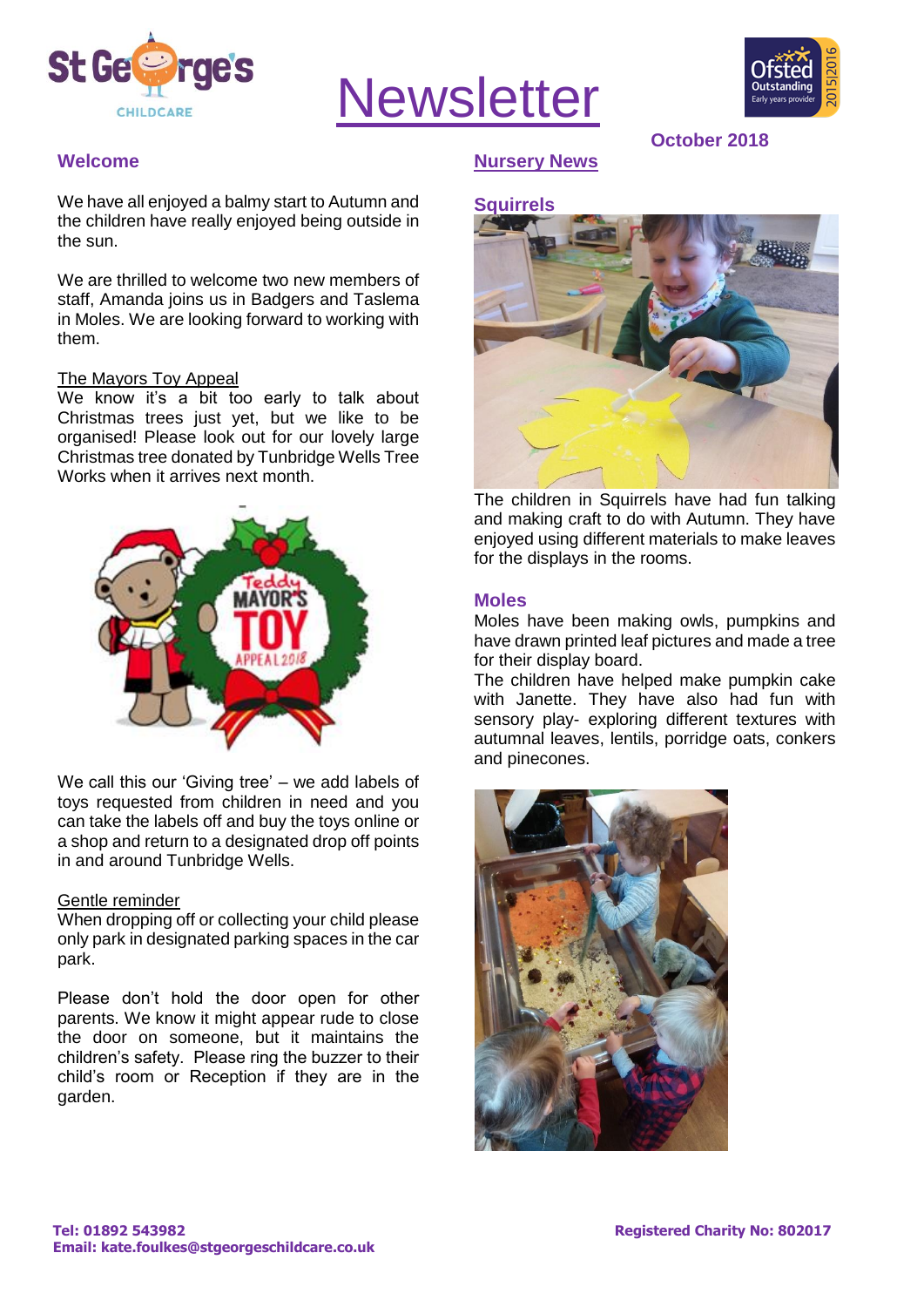### **Badgers**

Badgers have been observing the life cycle of the butterfly, watching them develop and grow and then the children helped set them free in the garden.



#### **Little Dragons**



Little Dragons have had a great term learning about minibeasts and Autumn. They have gone on bug hunts, sung songs and read books. The children are excited about their next topic which is Superheroes and Christmas.

#### **Afterschool Club**

It's been Harvest time in the After School Club garden. The children have enjoyed picking beans and marrows and they are planting onions ready for next year.



## **October Half term Holiday Club**

The children in Holiday Club chose to have a Jurassic Science week and were busy making junk model dinosaurs, having a quiz and playing mad scientists and playing with slime.



# **Fundraising**



The quiz night held on 12<sup>th</sup> October in aid of St George's raised over £900! Thank you to everyone who supported the event- it was a great success.



Our Christmas Fair is going to be on 30<sup>th</sup> November 2018. We rely on donations and volunteers to help makes this event a success so, if you're able to donate any toys, games or anything suitable for the adult tombola, please pop them into the office. If you're able to volunteer on the day, please email Abi on [abi.aftalion@stgeorgeschildcare.co.uk](mailto:abi.aftalion@stgeorgeschildcare.co.uk)